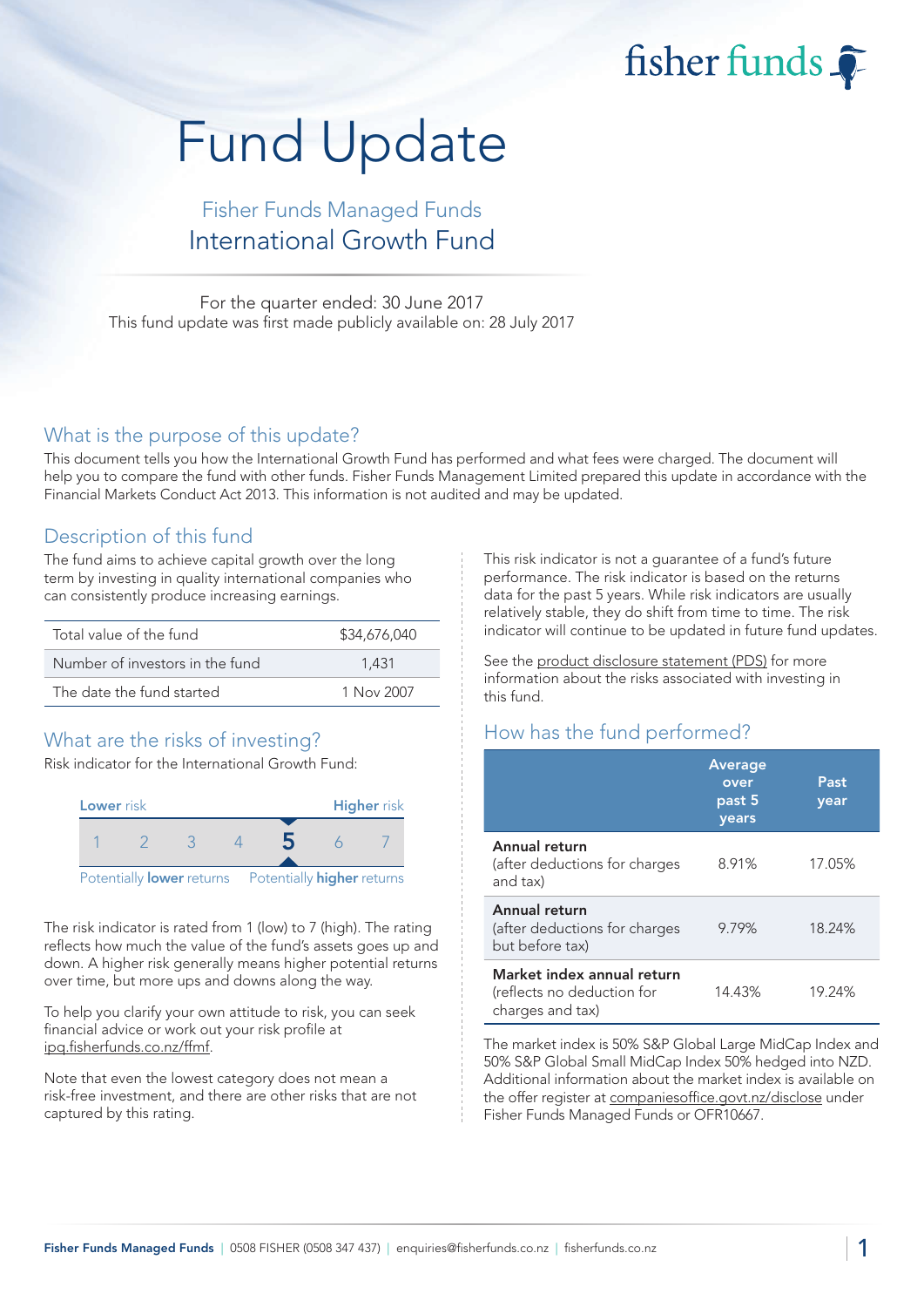

This shows the return after fund charges and tax for each year ending 31 March since the fund started. The last bar shows the average annual return since the fund started, up to 30 June 2017.

Important: This does not tell you how the fund will perform in the future.

Returns in this update are after tax at the highest prescribed investor rate (PIR) of tax for an individual New Zealand resident. Your tax may be lower.

#### What fees are investors charged?

Investors in the International Growth Fund are charged fund charges. In the year to 31 March 2017 these were:

|                                                       | % of net asset value |
|-------------------------------------------------------|----------------------|
| <b>Total fund charges</b>                             | 2.23%                |
| Which are made up of:                                 |                      |
| <b>Total management and</b><br>administration charges | 2.23%                |
| Including:                                            |                      |
| Manager's basic fee                                   | 1.27%                |
| Other management and<br>administration charges        | 0.33%                |
| Total performance-based fees <sup>1</sup>             | 0.63%                |

Small differences in fees and charges can have a big impact on your investment over the long term.

## Example of how this applies to an investor

Katie had \$10,000 in the fund at the start of the year and did not make any further contributions. At the end of the year, Katie received a return after fund charges were deducted of \$1,705 (that is 17.05% of her initial \$10,000). Katie did not pay other charges. This gives Katie a total return after tax of \$1,705 for the year.

### What does the fund invest in?

#### Actual investment mix

This shows the types of assets that the fund invests in.



#### Target investment mix

This shows the mix of assets that the fund generally intends to invest in.